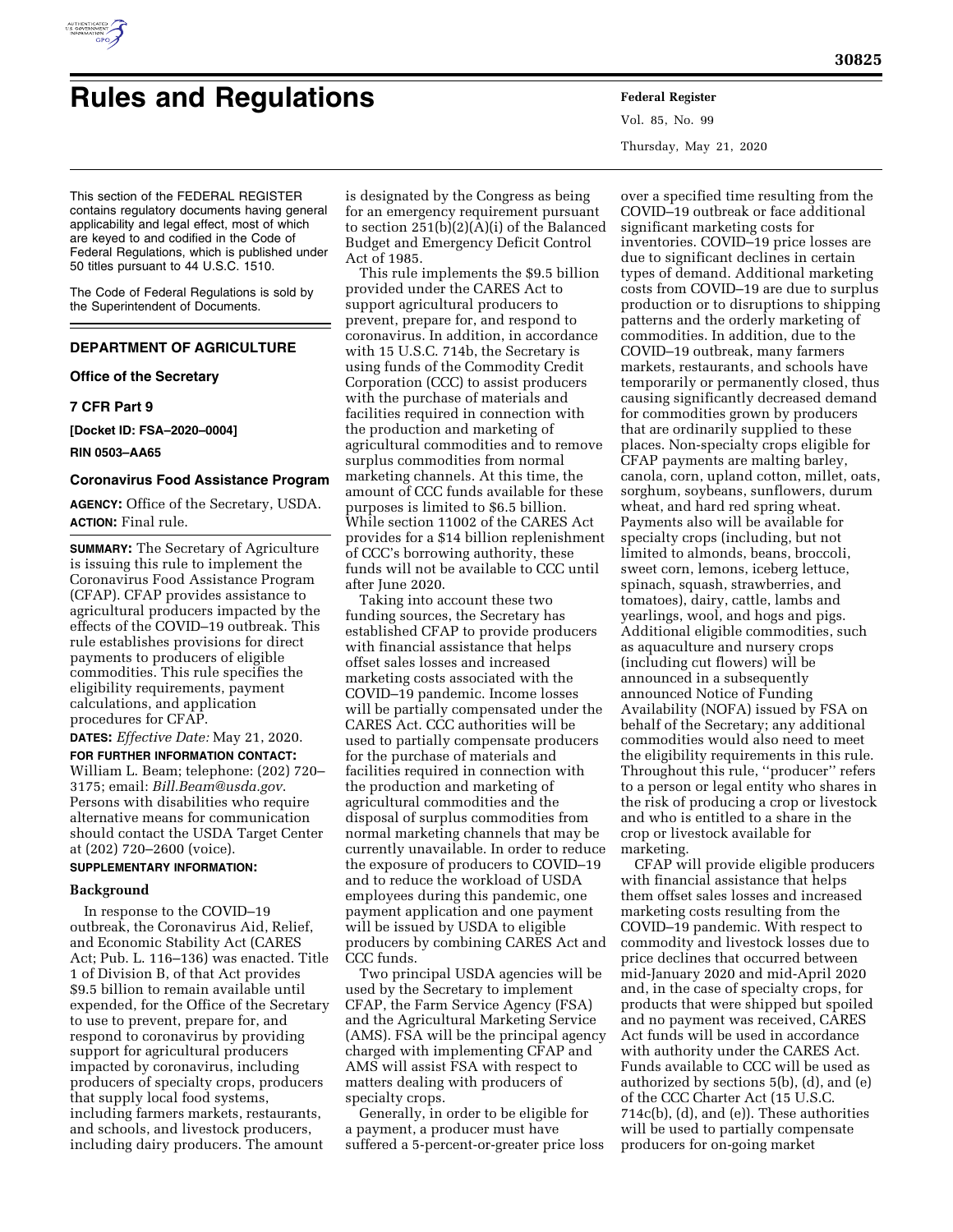disruptions and assist with the transition to a more orderly marketing system as the pandemic wanes by:

• Assisting with the purchase of materials and facilities required in connection with the production and marketing of agricultural commodities;

• Aiding in the removal or disposition of surplus agricultural commodities; and

• Aiding in the development of new and additional markets, marketing facilities, and uses for such commodities.

USDA will track funds from the CARES Act and the CCC Charter Act separately, to ensure that the payments are consistent with each respective authority. Payment for income loss is consistent with the authority provided in the CARES Act. Payment to aid in the removal or disposition of surplus agricultural commodities and for additional marketing and production costs is consistent with the authority provided in the CCC Charter Act. All payments will be tracked by the type of funding. If a single payment includes a portion from each type of funding, USDA will track the funds separately.

#### **Payments**

Payments will be calculated using payment rates as specified in Tables 1 & 2 in the CFAP regulation in 7 CFR 9.5. USDA will make an initial payment of 80 percent of an eligible 2020 CFAP participant's calculated 2020 CFAP payment. By issuing initial payments, FSA can quickly provide assistance to those eligible participants that immediately apply for assistance while trying to ensure that 2020 CFAP payments do not exceed the \$16 billion funding limit to ensure those funds are distributed equitably among all eligible producers. If funds remain available after the initial payment to eligible applicants, USDA will disburse the remainder of available funding not to exceed the \$16 billion funding limit and funds may prorated if necessary. The payment rates will be applied as discussed below.

For producers of non-specialty crops, an average payment rate per unit (bushel, pound, or hundredweight) will be determined for each eligible commodity based on the decline in the weekly average of the futures prices (or weekly average of the cash prices, if futures prices are unavailable) 1 between the average for the week of January 13– 17, 2020, and the average for the week of April 6–9, 2020.2 Only the comparison between those two-week periods is used. If the decline in futures prices is 5 percent or greater between those time periods, a payment for that commodity is triggered and eligible producers are paid based on inventory held on January 15, 2020. Eligible inventory for the purpose of nonspecialty crops is the lower of selfcertified unpriced inventory that an eligible producer has vested ownership in as of January 15, 2020, or 50 percent of the eligible producer's 2019 production of that commodity. CARES Act funds will be used to make a payment for a producer by multiplying 50 percent of the producer's eligible inventory on January 15, 2020, by a prespecified payment rate calculated as 50 percent of the calculated futures (or cash, if futures are unavailable) price decline. CCC funds will be used to make a payment to the producer by multiplying 50 percent of the eligible inventory by a pre-specified payment rate calculated as 55 percent of the futures (or cash, if futures are unavailable) price decline. These two separate payments will be issued as one payment to the eligible producer.

For producers of specialty crops (including, but not limited to, almonds, beans, broccoli, sweet corn, lemons, iceberg lettuce, spinach, squash, strawberries, and tomatoes) that incurred a 5-percent-or-greater reduction in sales price between the average for the week of January 13–17, 2020, and the average for the week of April 6–10, 2020, payments will be based on the producer's sales (volume) during that timeframe multiplied by a pre-specified payment rate calculated as 80 percent of the given crop's mid-January to mid-April price change. For producers of specialty crops that have been shipped from the farm by April 15, 2020, but subsequently spoiled due to loss of marketing channels, payments

2The futures markets were closed on Friday, April 10, 2020, for Good Friday, so the weekly average futures price for the week starting on Monday, April 6, 2020, does not include Friday, April 10, 2020.

will be based on the volume of shipped, spoiled crops multiplied by a prespecified payment rate expected to represent 30 percent of the crop's sales value. For producers with specialty crop shipments that have not left the farm or mature crops that were unharvested between January 15, 2020 and April 15, 2020, and which have not been and will not be sold, payments will be based on the volume of unharvested and/or unshipped crops multiplied by a prespecified payment rate expected to represent 5.875 percent of the crop's value.

For cattle, hog and pig, and lamb and yearling producers, payments will be made using CARES Act funds by multiplying a payment rate per head specified by species and class—by the volume of sales occurring between January 15 and April 15, 2020, by the applicable payment rate. CCC funds will be used to make a payment to the producer by multiplying a payment rate per head—specified by species—by the highest inventory number between April 16 and May 14, 2020.

For producers of wool, a single average payment rate on a clean basis per pound will be determined using the Eastern Market Indicator, as reported by AMS in the *National Wool Review,* for the weeks ending with January 17, 2020, and April 10, 2020. Only the comparison between those two-week periods is used. Producers are paid based on inventory held on January 15, 2020. Eligible inventory for the purpose of wool is the lower of self-certified unpriced inventory that an eligible producer has vested ownership in as of January 15, 2020, or 50 percent of the eligible producer's 2019 production of that commodity. CARES Act funds will be used to make a payment for a producer by multiplying 50 percent of the producer's January 15, 2020, eligible inventory, by a pre-specified payment rate calculated as 50 percent of the calculated price decline. CCC funds will be used to make a payment to the producer by multiplying 50 percent of such inventory by a pre-specified payment rate calculated as 55 percent of such price decline.

For dairy producers, payments using funding from the CARES Act will be determined by multiplying a producer's milk production for the first quarter of calendar year 2020 by a pre-specified payment rate calculated as 80 percent of the decline in prices as determined by USDA during that quarter. Payments under the CCC Charter Act will be determined by multiplying a producer's milk production for the first quarter of calendar year 2020 by a factor of 1.014 —in order to account for increased

<sup>1</sup>Futures market (May contracts quoted on the Chicago Board of Trade for all crops other than wheat and cotton. Wheat uses the May contract quoted on the Minneapolis Grain Exchange and upland cotton uses the May contract quoted on the Intercontinental Exchange. Canola uses the May contract on the Intercontinental Exchange in

Canadian dollars, which are exchanged into U.S. dollars). The price for sorghum is calculated as 95 percent of the corn futures price, which is consistent with the multiplicative factor used by the Risk Management Agency (RMA) under the Commodity Exchange Price Provisions (CEPP). The price of durum wheat is calculated as 103.4 percent of the Hard Red Spring Wheat futures price, which is the multiplicative factor used under CEPP for Montana, North Dakota, and South Dakota. The price of sunflowers is the soybean oil price divided by two plus one cent, which is consistent with the CEPP for oil-type sunflowers. AMS data is used for other crops where futures contracts are not traded.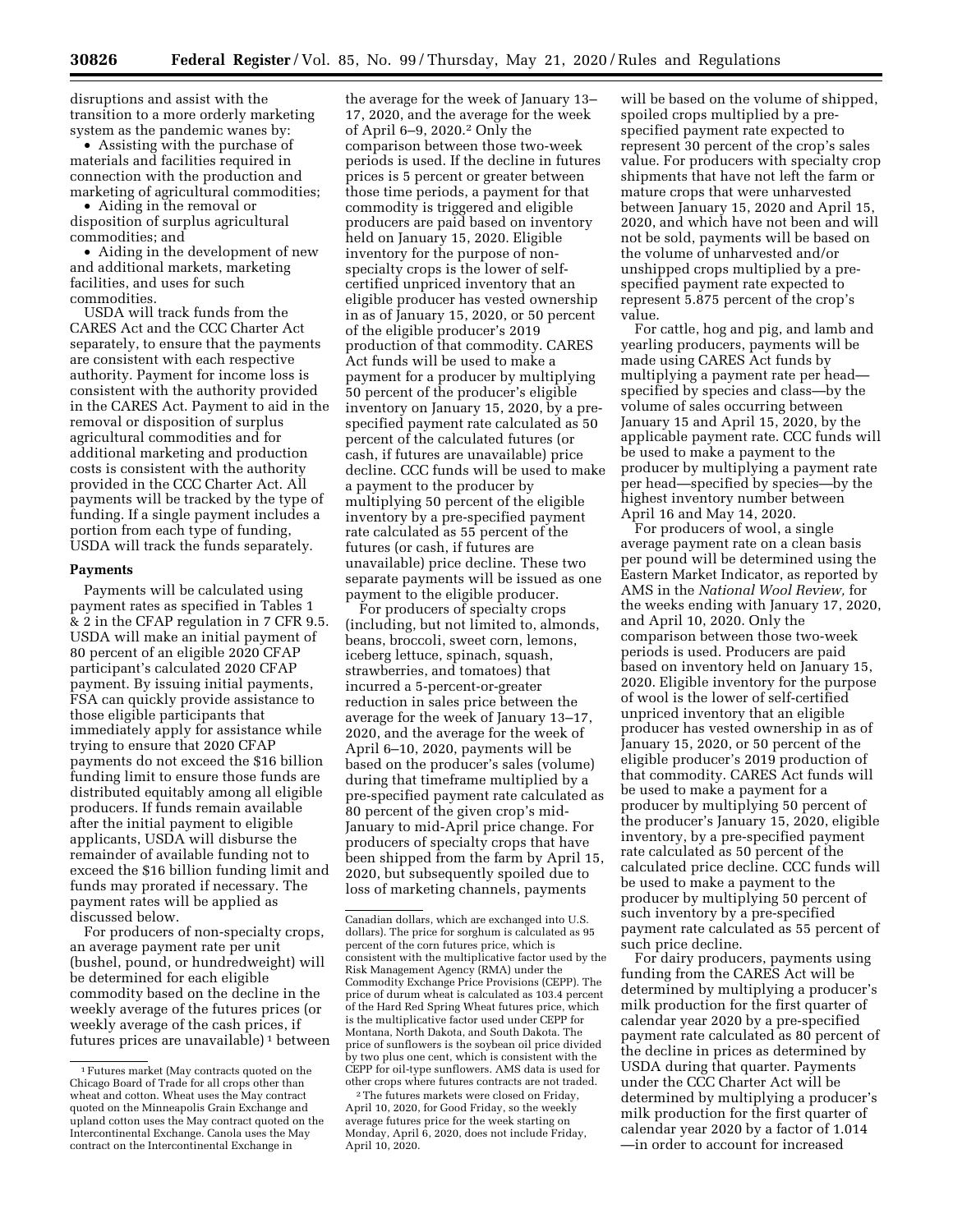production in the second quarter of calendar year 2020—by a pre-specified payment rate calculated as 25 percent of the decline in prices as determined by USDA during the first quarter of calendar year 2020.

Payments under the CARES Act and CCC Charter Act will be issued as one payment to the producer if such producer is eligible to receive both parts, and disbursed in a combination of initial and final payments as previously described.

#### **Producer Eligibility Requirements**

To be eligible for a CFAP payment, a person or legal entity must:

(1) Complete a CFAP application form and provide any required

documentation (as specified in this final rule); and (2) Be a producer having a share in

the eligible commodity between January 15, 2020, and April 15, 2020, or April 16, 2020, through May 14, 2020.

## **Average Adjusted Gross Income Limitation and Payment Limitation**

CFAP payments are subject to a per person and legal entity payment limitation of \$250,000. This limitation applies to the total amount of CFAP payments made with respect to all eligible commodities. Similar to the manner in which statutory payment limitations are applied in the major commodity and disaster assistance programs administered by FSA, payments will be attributed to an individual through the direct attribution process used in those programs. The total payment amount of CFAP payments attributed to an individual will be determined by taking into account the direct and indirect ownership interests of the individual in all legal entities participating in CFAP.

Unlike other FSA administered programs, special payment limitation rules will be applied to participants that are corporations, limited liability companies, and limited partnerships (corporate entities). These corporate entities may receive up to \$750,000 based upon the number of shareholders (not to exceed three shareholders) who are contributing substantial labor or management with respect to the operation of the corporate entity. For a corporate entity with one such shareholder, the payment limit for the entity is \$250,000; for a corporate entity with two such shareholders, the payment limit for the entity is \$500,000 if at least two members contribute substantial labor or management with respect to the operation of the corporate entity; and for a corporate entity with three such shareholders, the limit is

\$750,000 if at least three members contribute substantial labor or management with respect to the operation of the corporate entity. If payments are calculated for a corporate entity and those payments exceed the applicable limit of \$250,000, \$500,000 or \$750,000, the reduction will be attributed to all members of the entity to ensure that a net payment to the entity is not in excess of the applicable limitation. A corporate entity may receive more than \$250,000 in CFAP payments if the applicant, under penalty of perjury, certifies that two or three members of the corporation each provide at least 400 hours of active personal management or personal active labor, in which case the corporate entity may be eligible to receive up to \$500,000 or \$750,000, respectively.

A person or legal entity, other than a joint venture or general partnership, is ineligible for payments if the person's or legal entity's average adjusted gross income (AGI), using the average of the adjusted gross incomes for the 2016, 2017 and 2018 tax years, is more than \$900,000, unless at least 75 percent of that person's or legal entity's average AGI is derived from farming, ranching, or forestry-related activities. If at least 75 percent of the person's or legal entity's AGI is derived from farming, ranching, or forestry-related activities and the participant provides the required certification and documentation, the person or legal entity is eligible to receive CFAP payments up to the applicable payment limitation noted above. With respect to joint ventures and general partnerships, this AGI provision will be applied to each member of the joint venture and general partnership.

#### **CFAP General Requirements**

General requirements that apply to other FSA-administered commodity programs also apply to CFAP, including compliance with the provisions of 7 CFR part 12, ''Highly Erodible Land and Wetland Conservation.''

The regulations in 7 CFR part 1400, subpart E, are applicable to foreign persons and legal entities containing members, stockholders, or partners who are foreign persons applying for CFAP. Under the subpart E regulations, in order for a foreign person to receive a CFAP payment, the person must provide land, capital, and a substantial amount of active personal labor to the farming operation. For the purposes for this rule, USDA has established that 400 hours of active personal labor or active personal management as defined in 7 CFR 1400.3 is considered a substantial contribution to the farming operation. If

a legal entity is owned in whole or in part by a foreign person, then in order for the legal entity to receive a payment that is representative of the foreign person's interest in the entity, the foreign person must provide a substantial amount of active personal labor in the operation of the legal entity. Additionally, United States Federal, State, and local governments are not eligible for CFAP payments.

There is no requirement to have crop insurance coverage or coverage under the Noninsured Crop Disaster Assistance Program (NAP) for an eligible CFAP commodity to be eligible for participation in CFAP.

Appeal regulations specified in 7 CFR parts 11 and 780 apply to determinations under CFAP. The determination of matters of general applicability that are not in response to, or result from, an individual set of facts in an individual participant's application for payment are not matters that can be appealed. Such matters of general applicability include, but are not limited to, the determination of payment rates and commodities included in CFAP.

#### **Application Process**

USDA will accept CFAP applications beginning May 26, 2020. To apply for CFAP payments, producers must submit a completed CFAP application either in person, by mail, email, or facsimile to an FSA county office. If a producer who applies must submit additional documentation for eligibility, such as certifications of compliance with adjusted gross income provisions and conservation compliance activities, those additional documents and forms must be submitted no later than 60 days from the date a producer signs the application. Payments will not be made until all necessary eligibility documentation is received, and will be reduced or not issued to the individuals or members of the entity when the documentation is not submitted timely.

If supporting documentation is requested to verify the amounts specified on the application, the producer must provide records that substantiate the reported amounts. The producer's production for the commodity, which includes nonspecialty crops, dairy, and specialty crops, is based on production records. The producer's inventory, which includes livestock, non-specialty crops, and wool, is based on inventory records. Examples of supporting documentation include evidence provided by the producer that is used to substantiate the amount of production or inventory reported, including copies of receipts,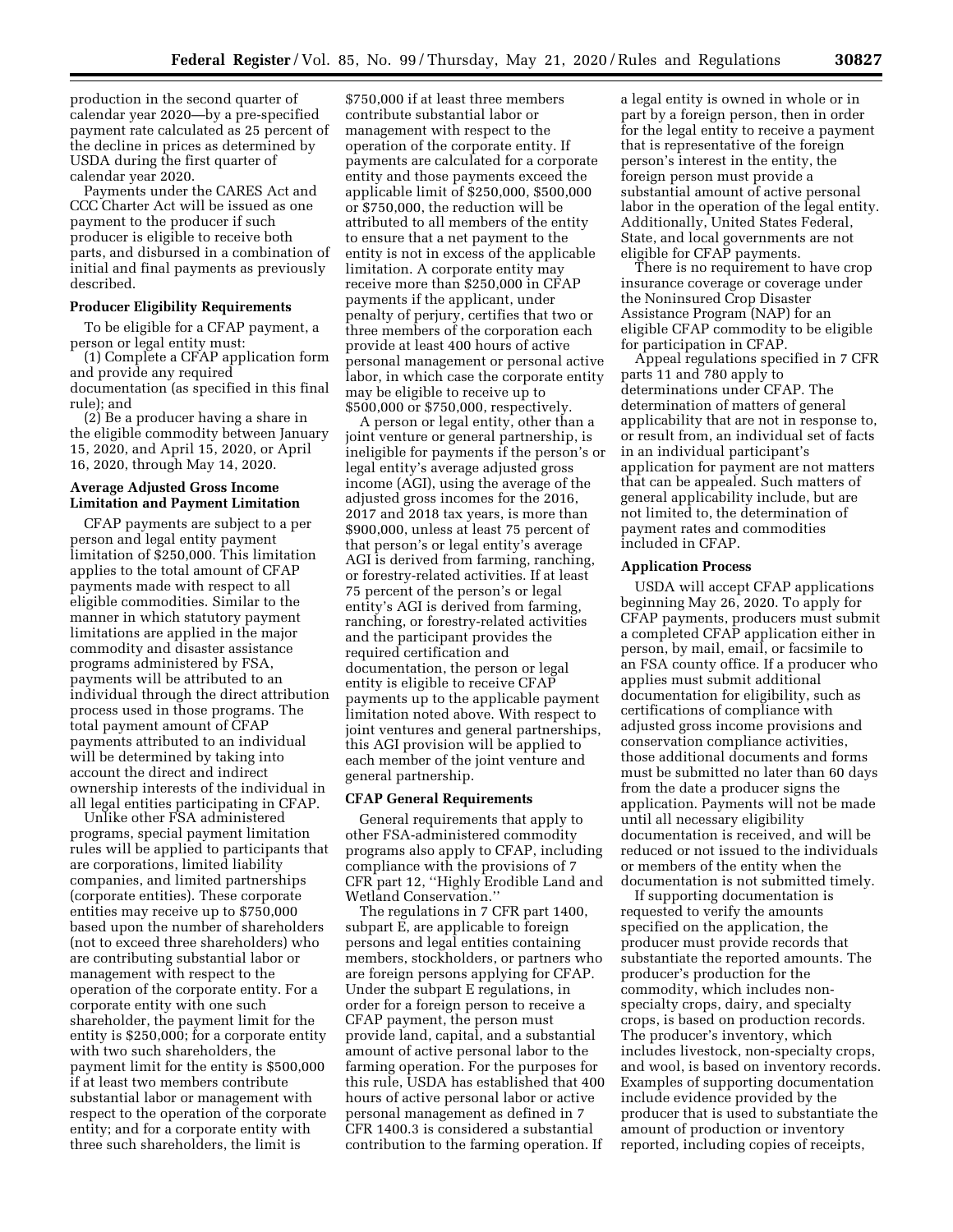ledgers of income, income statements of deposit slips, veterinarian records, register tapes, invoices for custom harvesting, and records to verify production costs, contemporaneous measurements, truck scale tickets, or contemporaneous diaries that are determined acceptable by USDA.

For specialty crops, FSA will process applications from producers who experienced loss due to the 5-percentor-greater reduction in sales price. FSA will send some applications to AMS to be spot-checked prior to payment. AMS will review the applications and provide payment recommendations to FSA.

The CFAP application period will end August 28, 2020. If any supporting documentation or form is required in order to process the CFAP application and that documentation or form is not submitted to FSA within 60 days of the producer's signature date on the application, the CFAP application that had been submitted will not be processed and will not be acted on by USDA.

#### **Provisions Requiring Refund to USDA**

In the event that any application for a CFAP payment resulted from erroneous information reported by the producer, the payment will be recalculated, and the producer must refund any excess payment to USDA. If the error was the producer's error, the refund must include interest 3 to be calculated from the date of the disbursement to the producer.

If USDA determines that the producer's application misrepresented either the total amount or producer's share of the crop, head of livestock, or production, or if the CFAP payment would exceed the payment as calculated based on the correct amount of production and share, the application will be disapproved and the participant must refund to USDA all CFAP payments made to the producer with interest from the date of disbursement.

If any corrections to the ownership interest in the crop are made and would result in a lower CFAP payment, the producer must refund the difference with interest from date of disbursement.

Any required refunds must be resolved in accordance with debt settlement regulations at 7 CFR part 3.

#### **Effective Date and Notice and Comment**

The Administrative Procedure Act (5 U.S.C. 553(a)(2)) provides that the notice and comment and 30-day delay

in the effective date provisions do not apply when the rule involves specified actions, including matters relating to benefits. This rule governs CFAP for payments to certain commodity producers and therefore falls within that exemption.

The Office of Management and Budget (OMB) designated this rule as major under the Congressional Review Act (CRA), as defined by 5 U.S.C. 804(2). Section 808 of the CRA allows an agency to make a major regulation effective immediately if the agency finds there is good cause to do so. The beneficiaries of this rule have been significantly impacted by the COVID–19 outbreak, which has resulted in income losses due to significant declines in demand and market disruptions. USDA finds that notice and public procedure are contrary to the public interest. Therefore, even though this rule is a major rule for purposes of the Congressional Review Act, USDA is not required to delay the effective date for 60 days from the date of publication to allow for Congressional review. Accordingly, this rule is effective upon publication in the **Federal Register**.

## **Executive Orders 12866, 13563, and 13777**

Executive Order 12866, ''Regulatory Planning and Review,'' and Executive Order 13563, ''Improving Regulation and Regulatory Review,'' direct agencies to assess all costs and benefits of available regulatory alternatives and, if regulation is necessary, to select regulatory approaches that maximize net benefits (including potential economic, environmental, public health and safety effects, distributive impacts, and equity). Executive Order 13563 emphasizes the importance of quantifying both costs and benefits, of reducing costs, of harmonizing rules, and of promoting flexibility. The requirements in Executive Orders 12866 and 13563 for the analysis of costs and benefits apply to rules that are determined to be significant. Further, Executive Order 13777, ''Enforcing the Regulatory Reform Agenda,'' established a federal policy to alleviate unnecessary regulatory burdens on the American people.

The Office of Management and Budget (OMB) designated this rule as economically significant under Executive Order 12866, ''Regulatory Planning and Review,'' and therefore, OMB has reviewed this rule. The costs and benefits of this rule are summarized below. The full cost benefit analysis is available on *regulations.gov*.

## **Cost Benefit Analysis Summary**

USDA is implementing CFAP for producers of agricultural commodities who have suffered a 5-percent-or-greater price loss due to COVID–19 and face additional significant marketing costs associated that are eligible for compensation under section 5(b), (d), and (e) of the CCC Charter Act for currently held inventories. These additional significant marketing costs are associated with lower prices given significant declines in demand, surplus production, or by disruptions to shipping patterns and the orderly marketing of commodities. Nonspecialty crops eligible for CFAP payments are malting barley, canola, corn, upland cotton, millet, oats, soybeans, sorghum, sunflowers, durum wheat, and hard red spring wheat. Payments also will be available to producers of specialty crops (including, but not limited to, almonds, beans, broccoli, sweet corn, lemons, iceberg lettuce, spinach, squash, strawberries, and tomatoes) and livestock commodities (including dairy, cattle, hogs and pigs, lambs and yearlings, and wool). CFAP eligibility for certain other agricultural commodities including agricultural commodities for which sufficient information is not currently available to USDA may be announced through a NOFA. Approximately 4 percent of the CFAP budget—\$637 million— is available to provide assistance to producers of other commodities that are identified through the NOFA process.

CFAP will provide producers of agricultural commodities with financial assistance that gives them the ability to absorb sales losses and increased marketing costs associated with the COVID–19 pandemic. Producers will receive payments under the CARES Act, in the amount of \$9.5 billion, to partially compensate producers for losses due to price declines that occurred between mid-January 2020 and mid-April, 2020, and for specialty crops that have been shipped from the farm by April 15th but subsequently spoiled due to loss of marketing channel. Producers will also receive payments under sections 5(b), (d), and (e) of the CCC Charter Act to partially compensate producers for \$6.5 billion for on-going market disruptions and will assist with the transition to a more orderly marketing system as the COVID–19 pandemic wanes. CCC funds will assist producers with the purchase of materials and facilities required in connection with the production and marketing of agricultural commodities and aid in the development of new and

<sup>3</sup>The program interest rate is based on the CCC borrowing rate in effect for the month the payment was disbursed. The CCC borrowing rate for May is 0.125 percent.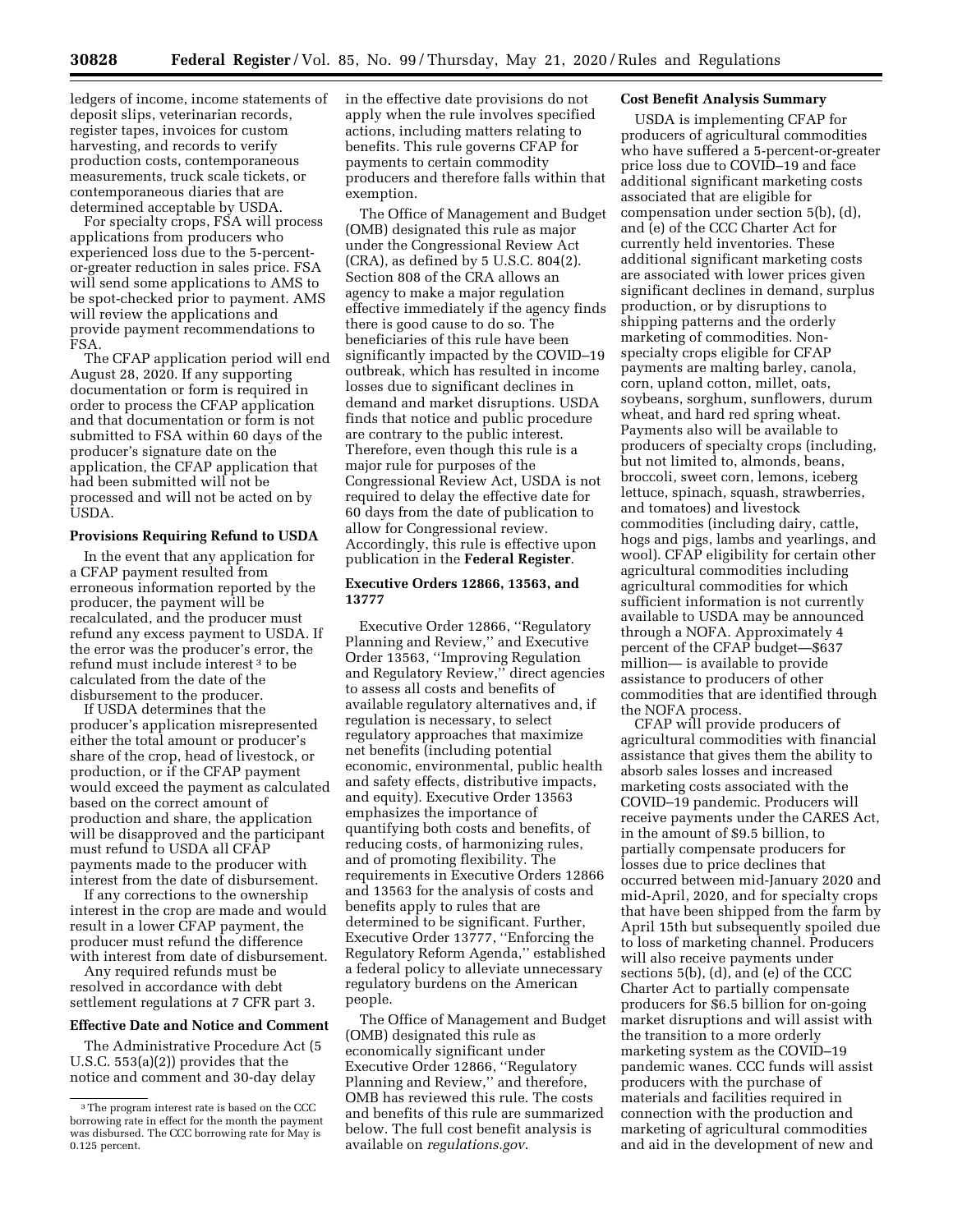additional markets, marketing facilities, and uses for such commodities.

For producers of non-specialty crops, a single average payment rate per unit (bushel, pound, or hundredweight) will be determined for each eligible commodity based on the decline in the average of such futures price (or cash price, if futures price is unavailable) using the average of such future price for the week of January 13–17, 2020, in a comparison with the average of such future price for the week of April 6–9, 2020. If the decline of such futures price over this time frame is 5 percent or greater, a payment for that commodity is triggered and producers are paid based on unpriced inventory held on January 15, 2020. For non-specialty crops, inventory held is defined as the lower of self-certified unpriced inventory that an eligible producer has vested ownership in on January 15, 2020, or 50 percent of the eligible producer's 2019 production of that commodity. Payments made under the CARES Act will be made by multiplying 50 percent of the producer's unpriced inventory held on January 15, 2020, by 50 percent of the calculated price decline. Payments made using CCC funds will be determined by multiplying 50 percent of the unpriced inventory held on January 15, 2020, by 55 percent of the same price decline used with respect to payments made using CARES Act's funds. The producer will receive one payment consisting of funds made available under the CARES Act and the CCC Charter Act.

For producers of specialty crops (including, but not limited to, almonds, beans, broccoli, sweet corn, lemons, iceberg lettuce, spinach, squash, strawberries, and tomatoes) that realized a 5-percent-or-greater reduction in sales price between the average for the week of January 13–17, 2020, in a comparison with the average for the week of April 6–10, 2020, payments will be based on the grower's sales volume, multiplied by 80 percent of the given crop's price change between mid-January and mid-April 2020. Producers with specialty crops that have been shipped from the farm by April 15 but subsequently spoiled due to loss of marketing channel and were not paid are eligible to apply for up to 30 percent of the crop's sales value of that shipment. The 30 percent was determined assuming the field value of the crop is 60 percent of the sales value; the field value is then multiplied by a 50 percent coverage level. Producers of specialty crop shipments that did not leave the farm or mature crops that remained unharvested by April 15, 2020, are eligible to submit a loss claim for compensation of up to

5.875 percent of the crop's value. The 5.875 percent is calculated as 25 percent coverage of the average price loss across specialty crops for which data are available.4 (That average price loss is 23.5 percent).

For dairy, cattle, hogs and pigs, and lambs and yearlings, payments will be made in a manner similar to crops inventory (or sales) of the commodity (hundredweight or number of animals) times the payment rate per unit for the commodity (again, in a comparison of mid-January to mid-April price data). For dairy, CARES Act funds will be used to partially compensate producers for price losses from the first quarter of calendar year 2020. CCC funds will be used to partially compensate for increased marketing and adjustment costs for additional milk production in the second quarter of 2020 associated with COVID–19 disruptions to marketing channels and demand destruction. For hogs and pigs, cattle, and lambs and yearlings, payments using CARES Act funds are based on actual sales between January 15 to April 15, 2020; payments using CCC funds will be based on spring inventories.

USDA will accept CFAP applications starting on May 26, 2020, and payments to eligible producers are expected to be made once applications are processed. Total payments to eligible producers, after accounting for payment limit reductions, are estimated at \$16 billion. USDA estimates that payments made using CARES Act funding will total \$9.5 billion and based upon funds available to CCC on the date of issuance of this rule, will total \$6.5 billion. The payments represent benefits to producers, which is the government cost of CFAP.

USDA will make an initial payment of 80 percent of an eligible 2020 CFAP participant's calculated 2020 CFAP payment. By issuing initial payments, FSA can quickly provide assistance to those eligible participants that immediately apply for assistance while trying to ensure that 2020 CFAP payments do not exceed the \$16 billion funding limit to ensure those funds are distributed equitably among all eligible

producers. If funds remain available after the initial payment to eligible applicants, USDA will disburse the remainder of available funding not to exceed the \$16 billion funding limit and funds may prorated if necessary.

#### **Regulatory Flexibility Act**

The Regulatory Flexibility Act (5 U.S.C. 601–612), as amended by the Small Business Regulatory Enforcement Fairness Act of 1996 (SBREFA, Pub. L. 104–121), generally requires an agency to prepare a regulatory flexibility analysis of any rule whenever an agency is required by the Administrative Procedure Act or any other law to publish a proposed rule, unless the agency certifies that the rule will not have a significant economic impact on a substantial number of small entities. This rule is not subject to the Regulatory Flexibility Act because USDA is not required by the Administrative Procedure Act or any other law to publish a proposed rule for this rulemaking initiative.

#### **Environmental Review**

The environmental impacts of this final rule have been considered in a manner consistent with the provisions of the National Environmental Policy Act (NEPA), the regulations of the Council on Environmental Quality (40 CFR parts 1500–1508), and because USDA will be making the payments to producers the USDA regulations for compliance with NEPA (7 CFR part 1b).

Although OMB has designated this rule as ''economically significant'' under Executive Order 12866, ''. . . economic or social effects are not intended by themselves to require preparation of an environmental impact statement'' when not interrelated to natural or physical environmental effects (see 40 CFR 1508.14). CFAP was designed to avoid skewing planting decisions. Producers continue to make their planting and production decisions with the market signals in mind, rather than any expectation of what a new USDA program might look like. The discretionary aspects of CFAP (for example, determining AGI and payment limitations) were designed to be consistent with established USDA and CCC programs and are not expected to have any impact on the human environment, as CFAP payments will only be made after the commodity has been produced. Accordingly, the following Categorical Exclusion in 7 CFR part 1b applies: § 1b.3(a)(2), which applies to activities that deal solely with the funding of programs, such as program budget proposals, disbursements, and the transfer or

<sup>4</sup>The price data for specialty crops was provided by AMS and represents an average of all units shipped of domestic production, whether conventional or organic. The raw data source for the prices is the AMS Market News Portal, *[https://](https://www.ams.usda.gov/market-news/fruits-vegetables) [www.ams.usda.gov/market-news/fruits-vegetables.](https://www.ams.usda.gov/market-news/fruits-vegetables)*  The prices are for the shipping point if available, or terminal market if not. For any particular crop, shipping point and terminal market prices are not mixed. The list of crops for which AMS has data for domestic production for the time periods of interest is covered by Table 5 in the full cost benefit analysis, which is available on *regulations.gov* in docket FSA–2020–0004.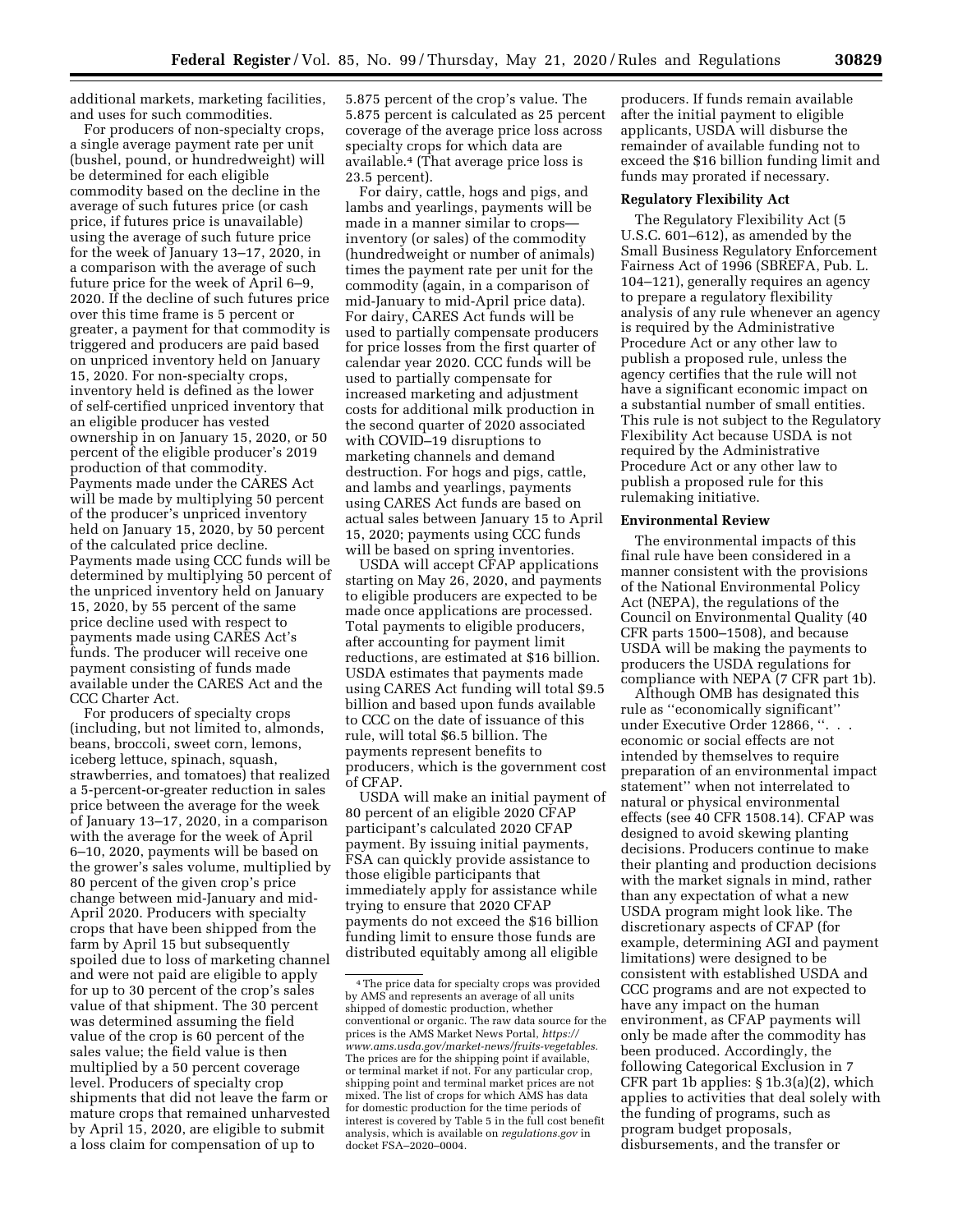reprogramming of funds. As such, the implementation of and participation in CFAP do not constitute major Federal actions that would significantly affect the quality of the human environment, individually or cumulatively. Therefore, an environmental assessment or environmental impact statement for this regulatory action, will not be prepared; this rule serves as documentation of the programmatic environmental compliance decision for this Federal action.

## **Executive Order 12372**

Executive Order 12372, ''Intergovernmental Review of Federal Programs,'' requires consultation with State and local officials that would be directly affect by proposed Federal financial assistance. The objectives of the Executive Order are to foster an intergovernmental partnership and a strengthened Federalism, by relying on State and local processes for State and local government coordination and review of proposed Federal Financial assistance and direct Federal development. For reasons specified in the final rule related notice to 7 CFR part 3015, subpart V (48 FR 29115, June 24, 1983), the programs and activities within this rule are excluded from the scope of Executive Order 12372, which requires intergovernmental consultation with State and local officials.

#### **Executive Order 12988**

This rule has been reviewed under Executive Order 12988, ''Civil Justice Reform.'' This rule will not preempt State or local laws, regulations, or policies unless they represent an irreconcilable conflict with this rule. The rule will not have retroactive effect. Before any judicial action may be brought regarding the provisions of this rule, the administrative appeal provisions of 7 CFR parts 11 and 780 must be exhausted.

## **Executive Order 13132**

This rule has been reviewed under Executive Order 13132, ''Federalism.'' The policies contained in this rule do not have any substantial direct effect on States, on the relationship between the Federal Government and the States, or on the distribution of power and responsibilities among the various levels of government, except as required by law. Nor does this rule impose substantial direct compliance costs on State and local governments. Therefore, consultation with the States is not required.

#### **Executive Order 13175**

This rule has been reviewed for compliance with Executive Order 13175, ''Consultation and Coordination with Indian Tribal Governments.'' Executive Order 13175 requires Federal agencies to consult and coordinate with Tribes on a government-to-government basis on policies that have Tribal implications, including regulations, legislative comments proposed legislation, and other policy statements or actions that have substantial direct effects on one or more Indian Tribes, on the relationship between the Federal Government and Indian Tribes or on the distribution of power and responsibilities between the Federal Government and Indian Tribes.

USDA has assessed the impact of this rule on Indian Tribes and determined that this rule does not, to our knowledge, have Tribal implications that required Tribal consultation under Executive Order 13175. If a Tribe requests consultation, the USDA Office of Tribal Relations (OTR) will ensure meaningful consultation is provided where changes, additions, and modifications are not expressly mandated by Congress.

Outside of Tribal consultation, USDA is working with Tribes to provide information about CFAP and other issues. Specifically, to date, USDA held a call with Navajo Nation on Tuesday, May 12, 2020; CFAP was one of the items presented—there were no questions raised about CFAP. OTR will host a listening session between FSA, AMS, and Tribal leaders on Thursday, May 21, 2020, at 3:00 p.m.

## **The Unfunded Mandates Reform Act of 1995**

Title II of the Unfunded Mandates Reform Act of 1995 (UMRA, Pub. L. 104–4) requires Federal agencies to assess the effects of their regulatory actions on State local, and Tribal governments or the private sector. Agencies generally must prepare a written statement, including a cost benefit analysis, for proposed and final rules with Federal mandates that may result in expenditures of \$100 million or more in any 1 year for State, local, or Tribal governments, in the aggregate, or to the private sector. UMRA generally requires agencies to consider alternatives and adopt the more cost effective or least burdensome alternative that achieves the objectives of the rule. This rule contains no Federal mandates, as defined in Title II of UMRA, for State, local, and Tribal governments or the private sector. Therefore, this rule is not

subject to the requirements of sections 202 and 205 of UMRA.

#### **Federal Assistance Programs**

The title and number of the Federal Domestic Assistance Program found in the Catalog of Federal Domestic Assistance to which this rule applies is Coronavirus Food Assistance Program and 10.130.

#### **Paperwork Reduction Act**

In accordance with the Paperwork Reduction Act of 1995, the following new information collection request that supports CFAP was submitted to OMB for emergency approval. OMB approved the 6-month emergency information collection. A request for comments on the information collection will be included in the NOFA issued subsequent to this rule.

#### **E-Government Act Compliance**

USDA is committed to complying with the E-Government Act to promote the use of the internet and other information technologies to provide increased opportunities for citizen access to Government information and services, and for other purposes.

## **List of Subjects in 7 CFR Part 9**

Agricultural commodities, Agriculture, Disaster assistance, Indemnity payments.

■ For the reasons discussed above, USDA adds part 9 to title 7 of the Code of Federal Regulations to read as follows:

## **PART 9—CORONAVIRUS FOOD ASSISTANCE PROGRAM**

Sec.

- 9.1 Applicability and administration.<br>9.2 Definitions.
	- Definitions.
- 9.3 Producer eligibility requirements.
- 9.4 Time and method of application.
- 9.5 Calculation of payments.
- 9.6 Eligibility subject to verification.
- 9.7 Miscellaneous provisions.
- 
- 9.8 Perjury.

**Authority:** 15 U.S.C. 714b and 714c; and Division B, Title I, Pub. L. 116–136.

## **§ 9.1 Applicability and administration.**

(a) This part specifies the eligibility requirements and payment calculations for the Coronavirus Food Assistance Program (CFAP). CFAP will provide payments with respect to commodities that have been significantly impacted by the effects of the COVID–19 outbreak. Payments will be made with respect to only commodities produced in the United States; commodities imported into the United States may not be used to determine any payment made under this part.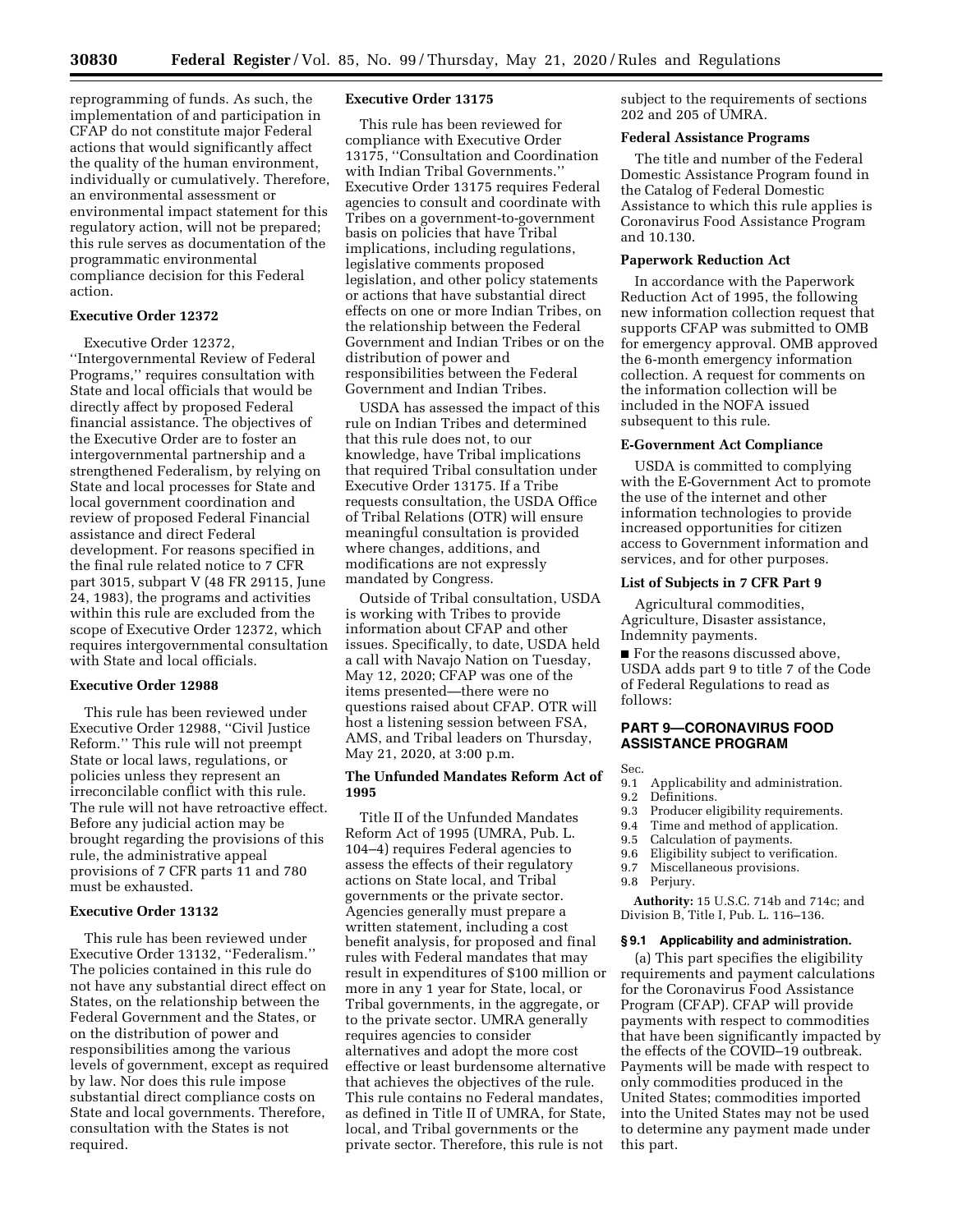(b) The program is administered under the general supervision and direction of the Administrator, Farm Service Agency (FSA) with the assistance of the Agricultural Marketing Service (AMS).

(c) The FSA State committee will take any action required by this part that an FSA county committee has not taken. The FSA State committee will also:

(1) Correct, or require an FSA county committee to correct, any action taken by such county FSA committee that is not in accordance with the regulations of this part; or

(2) Require an FSA county committee to withhold taking any action that is not in accordance with this part.

(d) No provision or delegation to an FSA State or county committee will preclude the FSA Administrator, the Deputy Administrator, or a designee or other such person, from determining any question arising under the programs of this part, or from reversing or modifying any determination made by an FSA State or county committee.

#### **§ 9.2 Definitions.**

The following definitions apply to CFAP. The definitions in parts 718 and 1400 of this title apply, except where they conflict with the definitions in this section.

*All other cattle* means commercially raised or maintained bovine animals not meeting the definition of another category of cattle in this part excluding beefalo, bison, and animals used for dairy production or intended for dairy production.

*AMS* means USDA's Agricultural Marketing Service.

*Application* means the CFAP application form.

*Aquaculture* means only those species as announced in a NOFA.

*Cattle* means commercially raised or maintained bovine animals, excluding beefalo, bison, and animals used for dairy production or intended for dairy production.

*Cattle raised or maintained for breeding purposes* means animals commercially raised or maintained for use as either a sire or dam for the production of livestock offspring or lactation.

*Commodity* means an agricultural commodity produced in the United States and intended to be marketed for commercial production that has been designated as eligible for payments under CFAP.

*Crop* means non-specialty crops and specialty crops.

*Feeder cattle 600 pounds or more*  means cattle weighing more than 600 pounds but less than the weight of

slaughter cattle-fed cattle as defined in this section.

*Feeder cattle less than 600 pounds*  means cattle weighing less than 600 pounds.

*First quarter* means January, February, and March of 2020.

*Foreign entity* means a corporation, trust, estate, or other similar organization that has more than 10 percent of its beneficial interest held by individuals who are not:

(1) Citizens of the United States; or

(2) Lawful aliens possessing a valid Alien Registration Receipt Card.

*Foreign person* means any person who is not a citizen or national of the United States or who is admitted into the United States for permanent residence under the Immigration and Nationality Act and possesses a valid Alien Registration Receipt Card issued by the United States Citizenship and Immigration Services, Department of Homeland Security.

*Hogs* means any swine 120 pounds or more.

*Lambs and yearlings* means all sheep less than 2 years old.

*NOFA* means a Notice of Funding Availability under this part published in the **Federal Register**.

*Non-specialty crop* means any of the following crops: Malting barley, canola, corn, upland cotton, millet, oats, sorghum, soybeans, sunflowers, durum wheat, hard red spring wheat, and any crops announced in a NOFA. The term excludes crops intended for grazing.

*Pigs* means any swine weighing less than 120 pounds.

*Producer* means a person or legal entity who shares in the risk of producing a crop or livestock and who is entitled to a share in the crop or livestock available for marketing or would have shared had the crop or livestock been produced and marketed. A contract grower who does not own the livestock, will be considered a producer if the contract allows the grower to have risk in the livestock.

*Slaughter Cattle—fed cattle* means cattle with an average weight in excess of 1,400 pounds which yield average carcass weights in excess of 800 pounds and are intended for slaughter.

*Slaughter cattle—mature cattle* means culled cattle raised or maintained for breeding purposes, but which were removed from inventory and are intended for slaughter.

*Specialty crops* means any of the following crops: Almonds; apples; artichokes; asparagus; avocados; beans; blueberries; broccoli; cabbage; cantaloupe; carrots; cauliflower; celery; corn, sweet; cucumbers, eggplant; garlic; grapefruit; kiwifruit; lemons; lettuce,

iceberg; lettuce, romaine; mushrooms; onions, dry; onions, green; oranges; papayas; peaches; pears; pecans; peppers, bell type; peppers, other; potatoes; raspberries; rhubarb; spinach; squash; strawberries; sweet potatoes; tangerines; taro; tomatoes; walnuts; watermelons; and any crops for which funds are made available and announced in a NOFA. The term excludes crops intended for grazing.

*Unpriced inventory* means any production that is not subject to an agreed-upon price in the future through a forward contract, agreement, or similar binding document.

*Wool* means the fiber sheared from a live sheep and includes, unless noted otherwise, graded and nongraded wool. Graded wool is paid on a clean basis, and ungraded wool is paid on a greasy basis.

#### **§ 9.3 Producer eligibility requirements.**

To be eligible for a CFAP payment, a producer must:

(a) Meet all of the requirements in this part;

(b) Be a:

(1) Citizen of the United States; (2) Resident alien, which for purposes

of this part means ''lawful alien'' as defined in part 1400 of this title;

(3) Partnership of citizens of the United States;

(4) Corporation, limited liability company, or other organizational structure organized under State law;

(5) Indian Tribe or Tribal organization, as defined in section 4(b) of the Indian Self-Determination and Education Assistance Act (25 U.S.C. 5304); or

(6) Foreign person or foreign entity who meets all requirements as described in part 1400 of this title; and

(c) Have had a share in the eligible commodity on January 15, 2020, or April 16, 2020, through May 14, 2020.

#### **§ 9.4 Time and method of application.**

(a) An application under this subpart must be submitted in person, by mail, email, or facsimile to any FSA county office by the close of business on August 28, 2020.

(b) Failure of an individual, entity, or a member of an entity to submit the following payment limitation and payment eligibility forms within 60 days from the date of signing the CFAP application, may result in no payment or a reduced payment:

(1) A farm operating plan for an individual or legal entity as provided in part 1400 of this title;

(2) Form CCC–901 Member Information for Legal Entities (if applicable);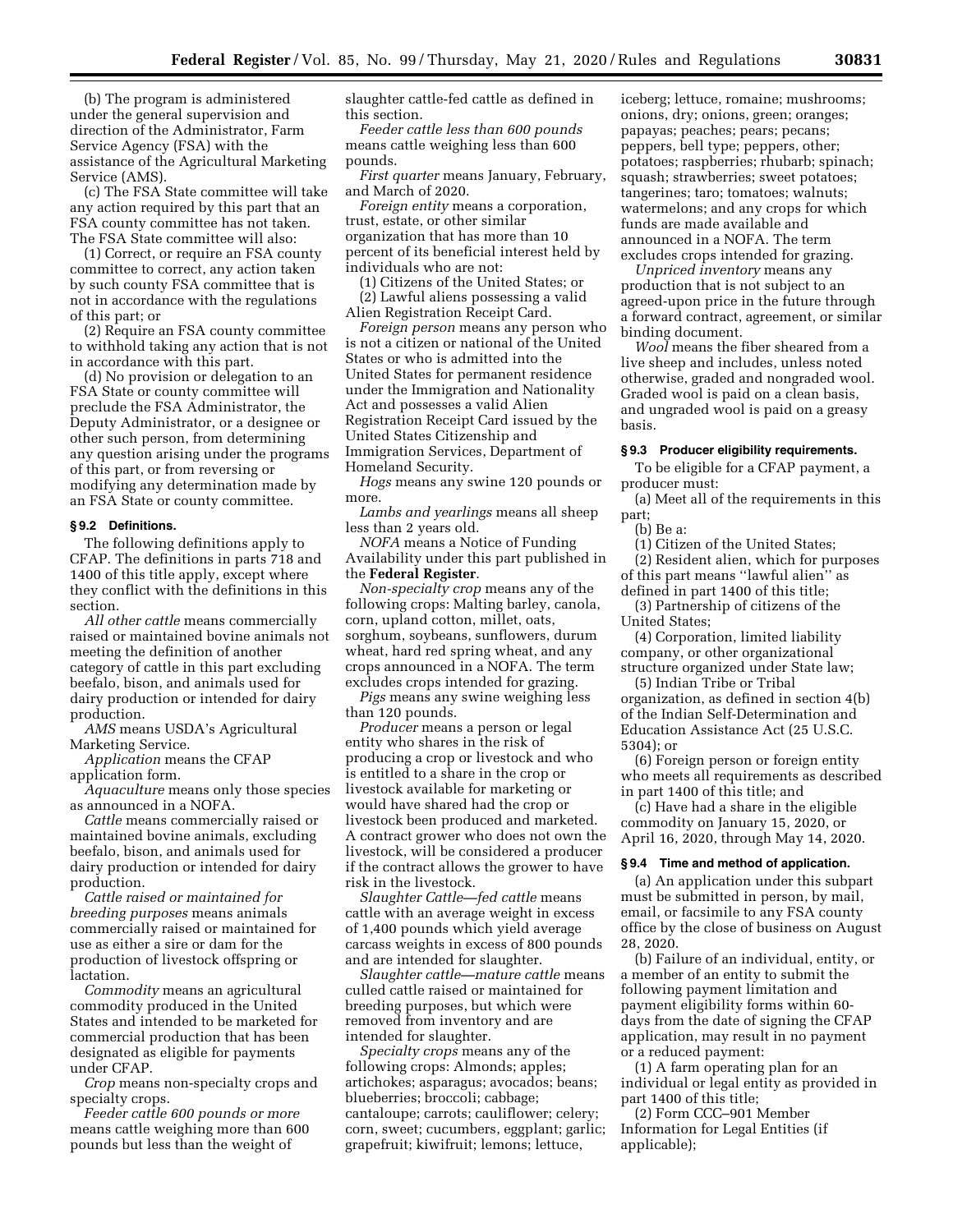(3) An average adjusted gross income statement for the 2020 program year for the person or legal entity, including the legal entity's members, partners, or shareholders, as provided in part 1400 of this title; form CCC–941 Average Adjusted Gross Income (AGI) Certification and Consent to Disclosure of Tax Information;

(4) CCC–942 Certification of Income From Farming, Ranching and Forestry Operations (optional); and

(5) A highly erodible land conservation (sometimes referred to elsewhere as HELC) and wetland conservation certification as provided in part 12 of this title (form AD–1026 Highly Erodible Land Conservation (HELC) and Wetland Conservation (WC) Certification for CFAP applicant and applicable affiliates).

(c) If requested by USDA, the applicant must provide documentation that:

(1) Establishes the applicant's ability and intent to harvest, transport, and market the commodity for the intended market or crop's expected production in a quantity determined based on the producer's approved yield, expected level of production, or inventory of the livestock, crop, or commodity;

(2) Establishes the applicant's

ownership share in the commodity; and (3) Establishes the applicant's value at risk in the commodity.

## **§ 9.5 Calculation of payments.**

(a) Payments for eligible non-specialty crops will be the sum of:

(1) Unpriced inventory that is harvested but held in inventory as of January 15, 2020, not to exceed 50 percent of 2019 total production, multiplied by 50 percent, multiplied by the Coronavirus Aid, Relief, and Economic Stability Act (CARES Act) payment rate in paragraph (h) of this section; and

(2) Unpriced inventory as of January 15, 2020, not to exceed 50 percent of 2019 total production, multiplied by 50 percent, multiplied by the Commodity Credit Corporation (CCC) payment rate in paragraph (h) of this section.

(b) Payments for eligible specialty crops will be the sum of:

(1) For specialty crops listed in paragraph (h) of this section that were sold between January 15, 2020, and April 15, 2020, the quantity sold multiplied by the payment rate in column 2 of Table 1 in paragraph (h) of this section;

(2) For specialty crops harvested and shipped but subsequently spoiled due to loss of marketing channels between January 15, 2020, and April 15, 2020, the harvested and shipped quantity that spoiled multiplied by the payment rate in column 3 of Table 1 in paragraph (h) of this section; and

(3) For unpriced specialty crops that did not leave the farm or mature crops that remained unharvested between January 15, 2020 and April 15, 2020 due to loss of marketing channel, the sum of the quantity of crops that did not leave the farm and the quantity of mature crops that remained unharvested, multiplied by the payment rate in column 4 of Table 1 in paragraph (h) of this section.

(c) Payments for cattle will be the sum of the results of the following two calculations:

(1) Cattle sold between January 15, 2020, to April 15, 2020, multiplied by the CARES Act payment rate in paragraph (h) of this section; and

(2) Unpriced cattle inventory between April 16, 2020, to May 14, 2020, multiplied by the CCC payment rate in paragraph (h) of this section.

(d) Payments for hogs and pigs will be equal to the sum of the results of the following two calculations:

(1) Hogs and pigs sold between January 15, 2020, to April 15, 2020, multiplied by the CARES Act payment rate in paragraph (h) of this section; and

(2) Unpriced hog and pig inventory between April 16, 2020, to May 14, 2020, multiplied by the CCC payment rate in paragraph (h) of this section.

(e) Payments for dairy will be equal to the sum of the results of the following two calculations:

(1) First quarter production, multiplied by the CARES Act payment rate in paragraph (h) of this section; and

(2) First quarter production, multiplied by 1.014, multiplied by the CCC payment rate in paragraph (h) of this section.

(f) Payments for lambs and yearlings will be equal to the sum of the results of the following two calculations:

(1) Lambs and yearlings sold between January 15, 2020, to April 15, 2020, multiplied by the CARES Act payment rate in paragraph (h) of this section; and

(2) Unpriced lambs and yearlings in inventory between April 16, 2020, to May 14, 2020, multiplied by the CCC payment rate in paragraph (h) of this section.

(g) Payments for wool are the sum of:

(1) Unpriced inventory on January 15, 2020, not to exceed 50 percent of 2019 total production, multiplied by 50 percent, multiplied by the CARES Act payment rate paragraph (h) of this section; and

(2) Unpriced inventory on January 15, 2020, not to exceed 50 percent of 2019 total production, multiplied by 50 percent, multiplied by the CCC payment rate in paragraph (h) of this section.

(h) The payment rates in Tables 1 and 2 of this paragraph (h) will be used to calculate CFAP payments:

TABLE 1 TO PARAGRAPH (h)—PAYMENT RATES FOR SPECIALTY CROPS [Including, but not limited to, the listed commodities]

| Commodity  | CARES Act payment<br>rate for sales losses<br>(S/lb) | CARES Act payment<br>rate for product that left<br>the farm but spoiled due<br>to loss of marketing<br>channel<br>(\$/lb) | <b>CCC Payment rate</b><br>(15/16) |
|------------|------------------------------------------------------|---------------------------------------------------------------------------------------------------------------------------|------------------------------------|
| Almonds    | \$0.26                                               | \$0.57                                                                                                                    | \$0.11                             |
|            |                                                      | 0.18                                                                                                                      | 0.03                               |
| Artichokes | 0.66                                                 | 0.49                                                                                                                      | 0.10                               |
|            |                                                      | 0.38                                                                                                                      | 0.07                               |
|            |                                                      | 0.14                                                                                                                      | 0.03                               |
| Beans      |                                                      | 0.16                                                                                                                      | 0.03                               |
|            |                                                      | 0.62                                                                                                                      | 0.12                               |
|            | 0.62                                                 | 0.49                                                                                                                      | 0.10                               |
| Cabbage    | 0.04                                                 | 0.07                                                                                                                      | 0.01                               |
|            |                                                      | 0.10                                                                                                                      | 0.02                               |
| Carrots    |                                                      | 0.11                                                                                                                      | 0.02                               |
|            |                                                      | 0.31                                                                                                                      | 0.06                               |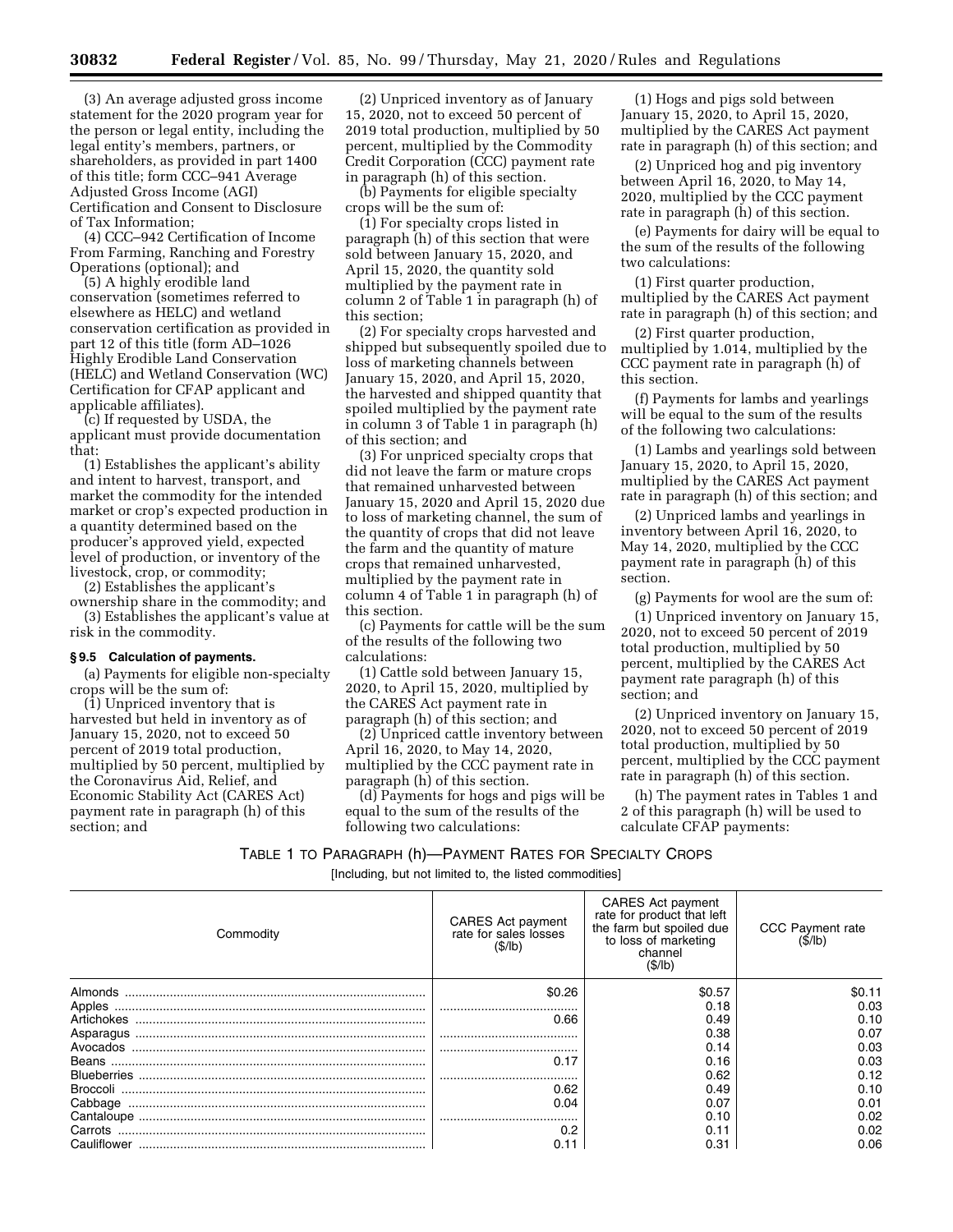۰

# TABLE 1 TO PARAGRAPH (h)-PAYMENT RATES FOR SPECIALTY CROPS-Continued

[Including, but not limited to, the listed commodities]

| Commodity | <b>CARES</b> Act payment<br>rate for product that left<br><b>CARES</b> Act payment<br>the farm but spoiled due<br>rate for sales losses<br>to loss of marketing<br>(\$/lb)<br>channel<br>(\$/lb) |      | CCC Payment rate<br>(S/lb) |  |
|-----------|--------------------------------------------------------------------------------------------------------------------------------------------------------------------------------------------------|------|----------------------------|--|
|           |                                                                                                                                                                                                  | 0.07 | 0.01                       |  |
|           | 0.09                                                                                                                                                                                             | 0.13 | 0.03                       |  |
|           | 0.13                                                                                                                                                                                             | 0.15 | 0.03                       |  |
|           | 0.07                                                                                                                                                                                             | 0.15 | 0.03                       |  |
|           |                                                                                                                                                                                                  | 0.85 | 0.17                       |  |
|           |                                                                                                                                                                                                  | 0.11 | 0.02                       |  |
|           |                                                                                                                                                                                                  | 0.32 | 0.06                       |  |
|           | 0.08                                                                                                                                                                                             | 0.21 | 0.04                       |  |
|           | 0.20                                                                                                                                                                                             | 0.15 | 0.03                       |  |
|           | 0.07                                                                                                                                                                                             | 0.12 | 0.02                       |  |
|           |                                                                                                                                                                                                  | 0.59 | 0.11                       |  |
|           | 0.01                                                                                                                                                                                             | 0.05 | 0.01                       |  |
|           |                                                                                                                                                                                                  | 0.30 | 0.06                       |  |
|           |                                                                                                                                                                                                  | 0.14 | 0.03                       |  |
|           |                                                                                                                                                                                                  | 0.32 | 0.06                       |  |
|           | 0.08                                                                                                                                                                                             | 0.32 | 0.06                       |  |
|           | 0.08                                                                                                                                                                                             | 0.18 | 0.03                       |  |
|           | 0.28                                                                                                                                                                                             | 0.93 | 0.18                       |  |
|           | 0.14                                                                                                                                                                                             | 0.22 | 0.04                       |  |
|           | 0.15                                                                                                                                                                                             | 0.22 | 0.04                       |  |
|           |                                                                                                                                                                                                  | 0.04 | 0.01                       |  |
|           |                                                                                                                                                                                                  | 1.45 | 0.28                       |  |
|           | 0.15                                                                                                                                                                                             | 1.03 | 0.20                       |  |
|           | 0.37                                                                                                                                                                                             | 0.37 | 0.07                       |  |
|           | 0.72                                                                                                                                                                                             | 0.39 | 0.08                       |  |
|           | 0.84                                                                                                                                                                                             | 0.72 | 0.14                       |  |
|           |                                                                                                                                                                                                  | 0.18 | 0.04                       |  |
|           |                                                                                                                                                                                                  | 0.22 | 0.04                       |  |
|           |                                                                                                                                                                                                  | 0.23 | 0.05                       |  |
|           | 0.64                                                                                                                                                                                             | 0.38 | 0.07                       |  |
|           |                                                                                                                                                                                                  | 0.45 | 0.09                       |  |
|           |                                                                                                                                                                                                  | 0.02 |                            |  |

## TABLE 2 TO PARAGRAPH (h)-PAYMENT RATES FOR NON-SPECIALTY CROPS, DAIRY, AND LIVESTOCK

| Commodity | Unit          | <b>CARES Act</b><br>payment rate<br>(\$/unit) | CCC payment rate<br>(\$/unit) |
|-----------|---------------|-----------------------------------------------|-------------------------------|
|           | <b>bu</b>     | 0.34                                          | 0.37                          |
|           |               | 0.01                                          | 0.01                          |
|           | bu            | 0.32                                          | 0.35                          |
|           | bu            | 0.19                                          | 0.20                          |
|           | bu            | 0.18                                          | 0.20                          |
|           | bu            | 0.31                                          | 0.34                          |
|           | bu            | 0.15                                          | 0.17                          |
|           | bu            | 0.30                                          | 0.32                          |
|           | bu            | 0.45                                          | 0.50                          |
|           |               | 0.02                                          | 0.02                          |
|           |               | 0.09                                          | 0.10                          |
|           | cwt           | 4.71                                          | 1.47                          |
|           | head          | 92                                            | 33                            |
|           | head          | 214                                           | 33                            |
|           | head          | 102                                           | 33                            |
|           | head          | 139                                           | 33                            |
|           | head          | 102                                           | 33                            |
|           | head          | 28                                            | 17                            |
|           |               | 18                                            | 17                            |
|           | head          | 33                                            |                               |
|           | $\mathsf{lb}$ | 0.71                                          | 0.78                          |
|           |               | 0.36                                          | 0.39                          |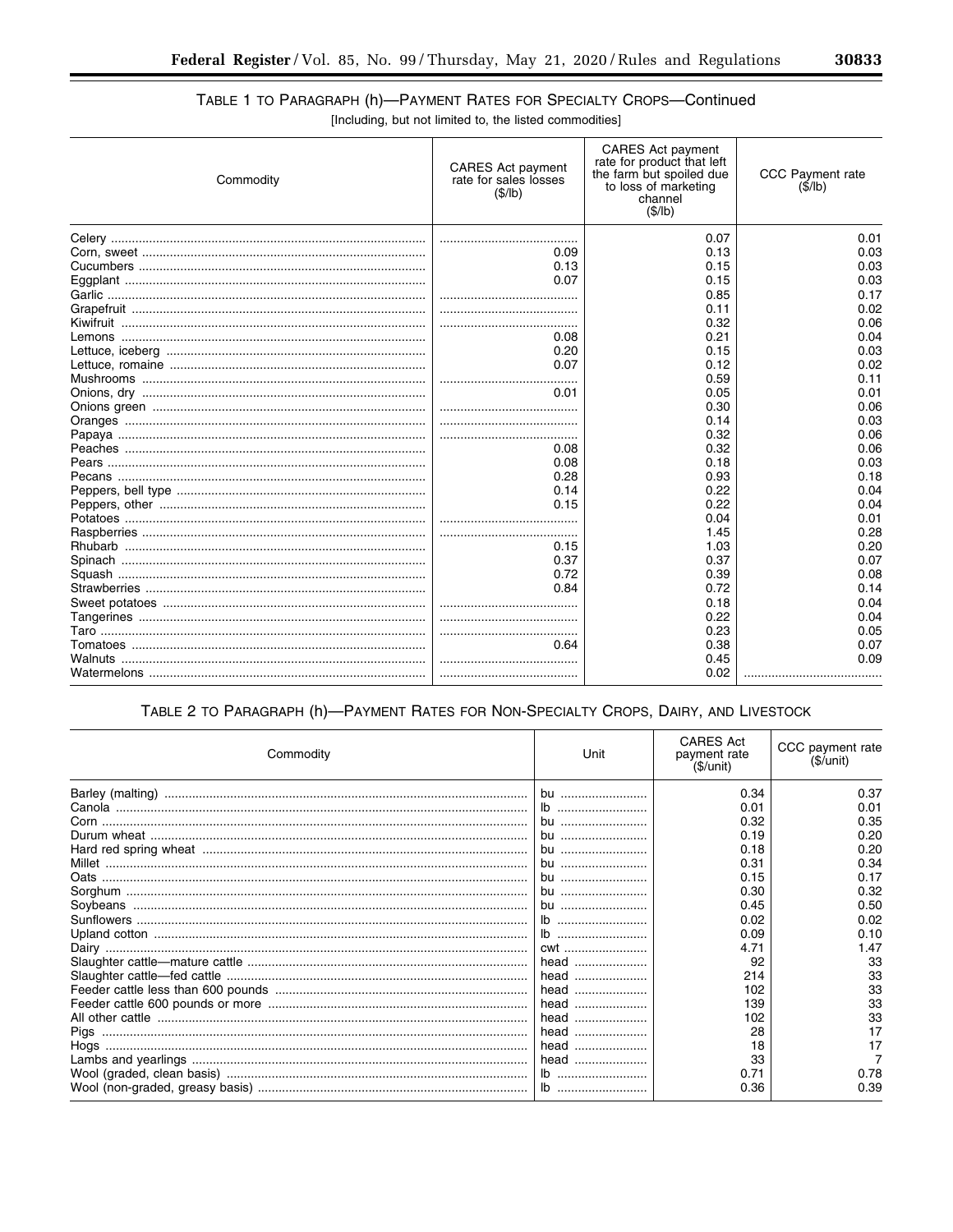(i) Payments for cattle and hogs will be calculated separately for the following categories:

- (1) Slaughter cattle—mature cattle;
- (2) Slaughter cattle—fed cattle;
- (3) Feeder cattle less than 600 pounds;
- (4) Feeder cattle 600 pounds or more;
- (5) All other cattle;
- (6) Pigs; and
- (7) Hogs.

(j)(1) USDA may make payments with respect to other commodities. In order to determine whether other commodities will be included in CFAP, a notice will be issued that will specify the types of market information the public may submit for consideration by USDA. After receipt of the information and the use of other related information available to USDA, a NOFA will specify the other eligible commodities and the manner in which payments will be determined.

(2) Producers that are privately owned aquaculture businesses growing freshwater and saltwater products in controlled environments, including raceways, ponds, tanks, and recirculating systems, extending to all farmed shrimp and salmonids (trout and salmon) are included in CFAP to the extent USDA determines individual types of the products have incurred a decline in prices of 5 percent or more between January 15, 2020, and April 15, 2020. The determination of which species are included will be specified in the NOFA referenced in paragraph (j)(1) of this section.

(k) An initial payment will be issued for 80 percent of each CFAP payment calculated. A final payment will be issued on a date determined by the Secretary, to the extent such funds are available. The total of all CFAP payments made, including all initial and final payments, cannot exceed a total of \$9.5 billion for CARES Act funds and \$6.5 billion for CCC funds.

## **§ 9.6 Eligibility subject to verification.**

(a) Producers who are approved for participation in CFAP are required to retain documentation in support of their application for 3 years after the date of approval.

(b) Participants receiving CFAP payments or any other person who furnishes such information to USDA must permit authorized representatives of USDA or the Government Accountability Office, during regular business hours, to enter the agricultural operation and to inspect, examine, and to allow representatives to make copies of books, records, or other items for the purpose of confirming the accuracy of the information provided by the participant.

#### **§ 9.7 Miscellaneous provisions.**

(a) If a CFAP payment resulted from erroneous information provided by a participant, or any person acting on their behalf, the payment will be recalculated and the participant must refund any excess payment with interest calculated from the date of the disbursement of the payment. Any required refunds must be resolved in accordance with part 3 of this title.

(b) The regulations in parts 11 and 780 of this title apply to determinations made under this part.

(c) Any payment under this part will be made without regard to questions of title under State law and without regard to any claim or lien against the commodity or proceeds from the sale of the commodity. The regulations governing offsets in part 3 of this title do not apply to payments made under this part.

(d) The \$900,000 average AGI limitation provisions in part 1400 of this title relating to limits on payments for persons or legal entities, excluding joint ventures and general partnerships, apply to each applicant for CFAP unless at least 75 percent of the person or legal entity's average AGI is derived from farming, ranching, or forestry-related activities. The average AGI will be calculated for a person or such legal entity based on the 2016, 2017, and 2018 tax years. If the person or such legal entity's average AGI is below \$900,000 or at least 75 percent of the person or legal entity's average AGI is derived from farming, ranching, or forestry-related activities, the person or legal entity, is eligible to receive payments under this part.

(e)(1) The total amount of CFAP payments that a program applicant who is an individual may receive directly or through the attribution of payments as provided in paragraph (e)(3) of this section is \$250,000. The total amount of payments that a program applicant who is a legal entity created under State law may receive is \$250,000, except as provided in paragraph (e)(2) of this section. Payments made to a program applicant who is a joint venture or a general partnership are limited to the aggregated amount of payments that individual or legal entity members of the joint venture or general partnership may otherwise receive.

(2)(i) The total amount of CFAP payments a corporation, limited liability company, or a limited partnership may receive is \$250,000 unless the owners of the legal entity meet the provisions of paragraphs (e)(2)(ii) and (iii) of this section.

(ii) The total amount of CFAP payments a corporation, limited liability

company, or a limited partnership may receive is \$500,000 if two different individual owners of the legal entity each provided at least 400 hours of active personal labor or active personal management or combination thereof with respect to the production of 2019 commodities for which an application or applications are made in accordance with this part.

(iii) The total amount of CFAP payments a corporation, limited liability company, or a limited partnership may receive is \$750,000 if three different individual owners of the legal entity each provided at least 400 hours of active personal labor or active personal management or combination thereof with respect to the production of 2019 commodities for which an application or applications are made in accordance with this part.

(3) In accordance with § 1400.105 of this title, a CFAP payment made to any legal entity will be attributed to individuals or legal entities with an ownership interest in the legal entity. Payments attributed to a legal entity with an ownership interest in the legal entity will be further attributed as provided in § 1400.105 of this title. If the total amount of CFAP payments made directly or indirectly to an individual or legal entity has met the applicable amounts specified in paragraphs (e)(1) and (2) of this section, the payment to the legal entity will be reduced commensurate with the amount of the ownership interest of the individual or legal entity in the legal entity. CFAP payments will be attributed to individuals and legal entities until the attribution is made only to an individual except the attribution will stop at the fourth level of ownership.

(4) If an individual or legal entity is not eligible to receive CFAP payments due to the individual or legal entity failing to satisfy some other payment eligibility provision such as AGI in or conservation compliance provisions or some other payment eligibility impediment, the payment made either directly or indirectly to the individual or legal entity will be reduced to zero. The amount of the reduction for the direct payment to the applicant will be commensurate with the direct or indirect ownership interest of the ineligible individual or ineligible legal entity. The application of this ineligibility to receive a CFAP payment due to the excessive AGI of an individual or legal entity will stop at the fourth level of ownership.

(f) For the purposes of the effect of a lien on eligibility for Federal programs (28 U.S.C. 3201(e)), USDA waives the